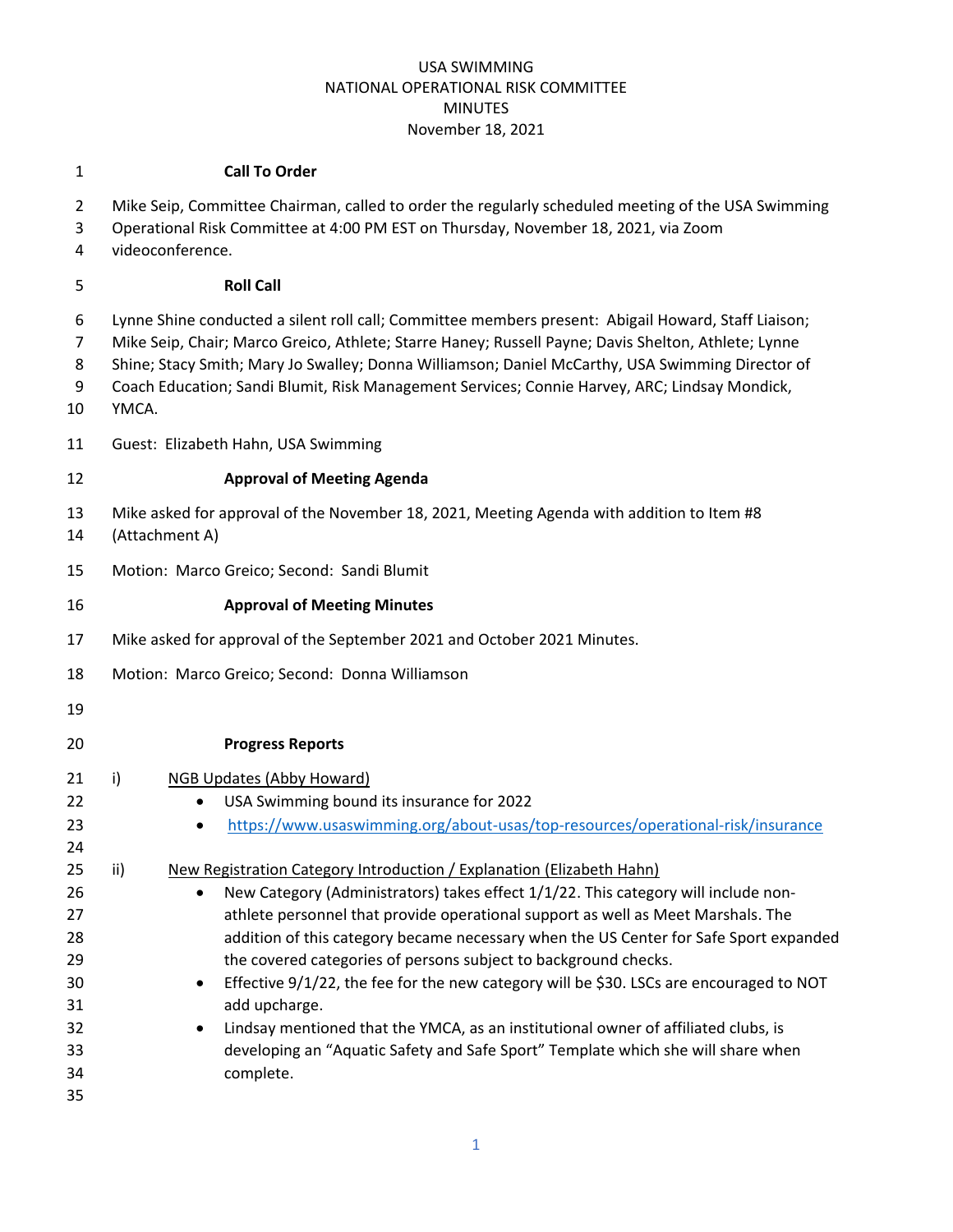| 36 | iii)  | <u>Zone / Spring Workshops (Abby Howard)</u>                                                           |
|----|-------|--------------------------------------------------------------------------------------------------------|
| 37 |       | The Spring Workshops will be geared to the rollout of the new technology for online<br>$\bullet$       |
| 38 |       | membership registration and coach training. Operational Risk will not be presenting in-                |
| 39 |       | person; however, webinars and other methods of communication are encouraged.                           |
| 40 |       |                                                                                                        |
| 41 | iv)   | Air Quality (Donna Williamson)                                                                         |
| 42 |       | The subcommittee is working on additional ideas for communicating the information to<br>$\bullet$      |
| 43 |       | the LSCs and clubs. Need to enlist advocates in the athlete community. Subcommittee                    |
| 44 |       | hopes to set up a study with a university team to evaluate effects of air quality across a             |
| 45 |       | season.                                                                                                |
| 46 |       |                                                                                                        |
| 47 | v)    | Website Data (Davis Shelton)                                                                           |
| 48 |       | Website version "1" is up and running.<br>$\bullet$                                                    |
| 49 |       | https://www.usaswimming.org/about-USAS/top-resources/operational-risk<br>$\bullet$                     |
| 50 |       | Committee is encouraged to look at the site and share comments with Davis or Lynne.<br>٠               |
| 51 |       | National Committee Member contact information in needed for website.<br>$\bullet$                      |
| 52 |       |                                                                                                        |
| 53 | vi)   | <b>LSC Operational Risk Contacts (Mary Jo Swalley)</b>                                                 |
| 54 |       | It is time for every Committee member to reach out to their respective LSCs and obtain<br>$\bullet$    |
| 55 |       | updated contact information for the current LSC OR Chair.                                              |
| 56 |       | Please relay that information to Mary Jo as soon as possible so the master list can be<br>٠            |
| 57 |       | updated.                                                                                               |
| 58 |       |                                                                                                        |
| 59 | vii)  | <b>Coaching Certifications (Marco Greico)</b>                                                          |
| 60 |       | STSC certification problems are still occurring intermittently. Coaches are being advised<br>$\bullet$ |
| 61 |       | to reach out to ARC Customer Service first, then to Marco and Connie if issue is not                   |
| 62 |       | resolved.                                                                                              |
| 63 |       | <b>Statistics</b>                                                                                      |
| 64 |       | Certification numbers as of 11/18/21<br>$\circ$                                                        |
| 65 |       | CPR Good Standing 6701                                                                                 |
| 66 |       | CPR Expired 349<br>п                                                                                   |
| 67 |       | <b>Total 7050</b><br>٠                                                                                 |
| 68 |       | Percent in Good Standing 95%                                                                           |
| 69 |       | STSC Good Standing 6,649                                                                               |
| 70 |       | STSC Expired 385                                                                                       |
| 71 |       | <b>Total 7,034</b>                                                                                     |
| 72 |       | Percent in Good Standing 94.5%<br>$\bullet$                                                            |
| 73 |       | ARC Life Support has been added to the USA Swimming List of CPR Accepted Courses.                      |
| 74 |       |                                                                                                        |
| 75 | viii) | Racing Start Certifications (Lynne Shine)                                                              |
| 76 |       | The subcommittee of Lynne, Marco, Davis, Mike, and Dan are in the process of<br>$\bullet$              |
| 77 |       | scheduling a meeting to develop a plan.                                                                |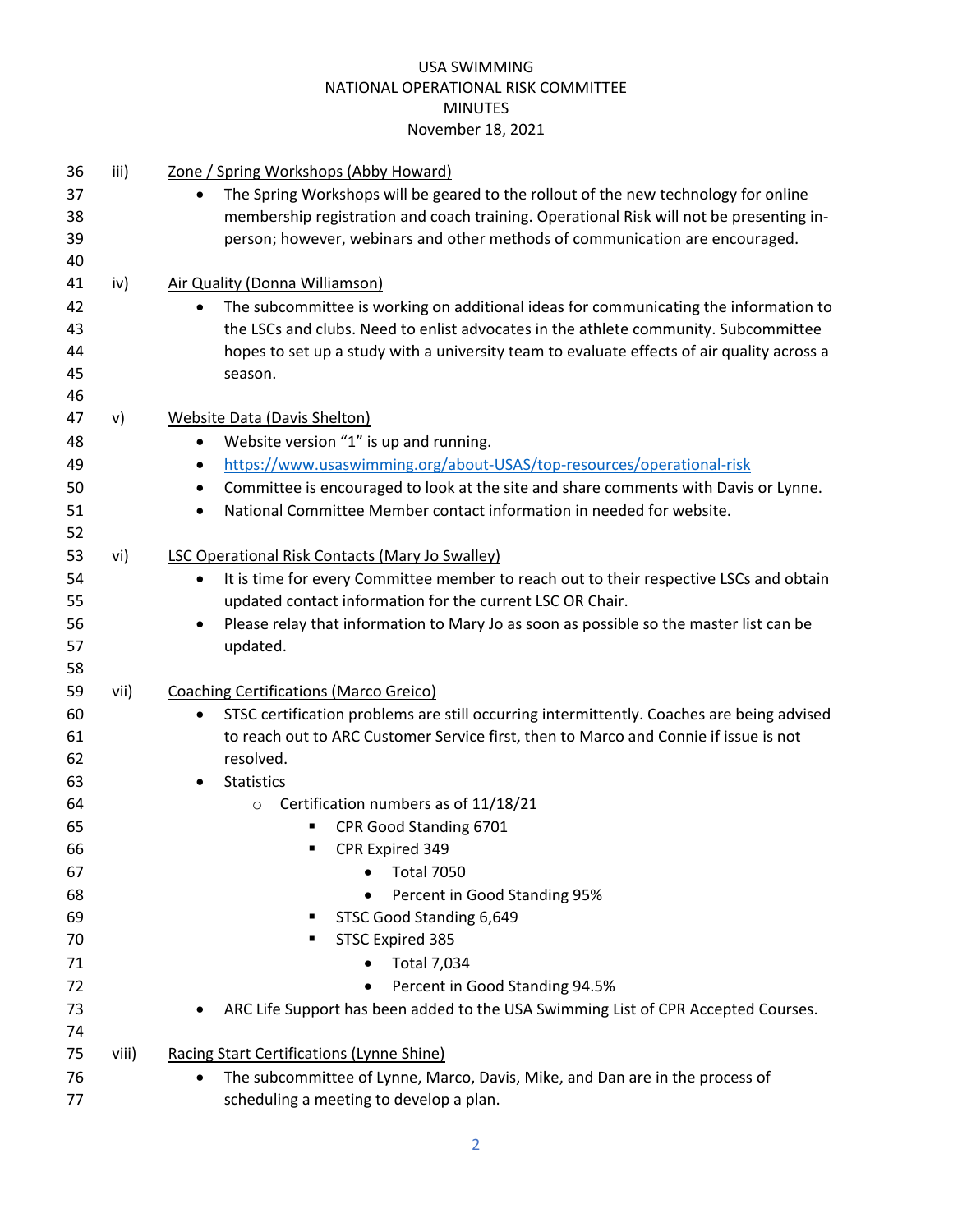| 78<br>79   |       | Connie requested a copy of the Counsilman diving study.<br>$\bullet$                                      |
|------------|-------|-----------------------------------------------------------------------------------------------------------|
| 80         | ix)   | Hypoxic Blackout Update / Information Sheet (Connie Harvey)                                               |
| 81         |       | No progress updates on joint USA Swimming / ARC Information Sheet<br>$\bullet$                            |
| 82         |       | January 18-20 the American Red Cross Aquatic Council will review current document for<br>$\bullet$        |
| 83         |       | needed edits.                                                                                             |
| 84         |       |                                                                                                           |
| 85         | x)    | <b>Water Temperature (Stacy Smith)</b>                                                                    |
| 86         |       | Proposed questions for the Coach Survey were sent out to the Committee for review.                        |
| 87         |       | Please respond with any suggested changes.                                                                |
| 88         |       |                                                                                                           |
| 89         | xi)   | <b>Committee Appointments (Abby Howard)</b>                                                               |
| 90         |       | By the end of the calendar year all Committee appointments will be communicated.<br>$\bullet$             |
| 91         |       |                                                                                                           |
| 92         | xii)  | Operational Risk Manual (Russell Payne)                                                                   |
| 93         |       | The Manual has been posted to the website on the Operational Risk page.<br>$\bullet$                      |
| 94         |       |                                                                                                           |
| 95         |       |                                                                                                           |
| 96         | xiii) | Meet Marshal Program (Starre Haney)                                                                       |
| 97         |       | A draft was recently sent out for the Committee's review and comment.<br>$\bullet$                        |
| 98         |       | Abby submitted edits, which have been transmitted to the subcommittee.<br>$\bullet$                       |
| 99         |       | Webinars for new Marshals will be pushed out toward the end of the year.<br>$\bullet$                     |
| 100        |       | Should certification be for a term of years or for life? Currently, in Arizona certification<br>$\bullet$ |
| 101<br>102 |       | must be updated every four years.                                                                         |
| 103        |       |                                                                                                           |
| 104        |       | Goals 2021-2022                                                                                           |
| 105        |       |                                                                                                           |
| 106        | 1)    | Meet Marshal Program Development (Starre, Mike, Davis)                                                    |
| 107        | 2)    | Water Temperature (Stacy, Marco, Russell)                                                                 |
| 108        | 3)    | Hypoxic Blackout (Mary Jo, Connie, Lindsay, Starre)                                                       |
| 109        | 4)    | Racing Start Certification (Lynne, Marco, Davis, Mike, Dan)                                               |
| 110        | 5)    | Air Quality (Donna, Melissa, Stacy, Mary Jo)                                                              |
| 111        | 6)    | Meet Marshal Legislation (?)                                                                              |
| 112        |       |                                                                                                           |
| 113        |       | Adjournment                                                                                               |
| 114        |       | There being no further business, the meeting was adjourned.                                               |
| 115        |       |                                                                                                           |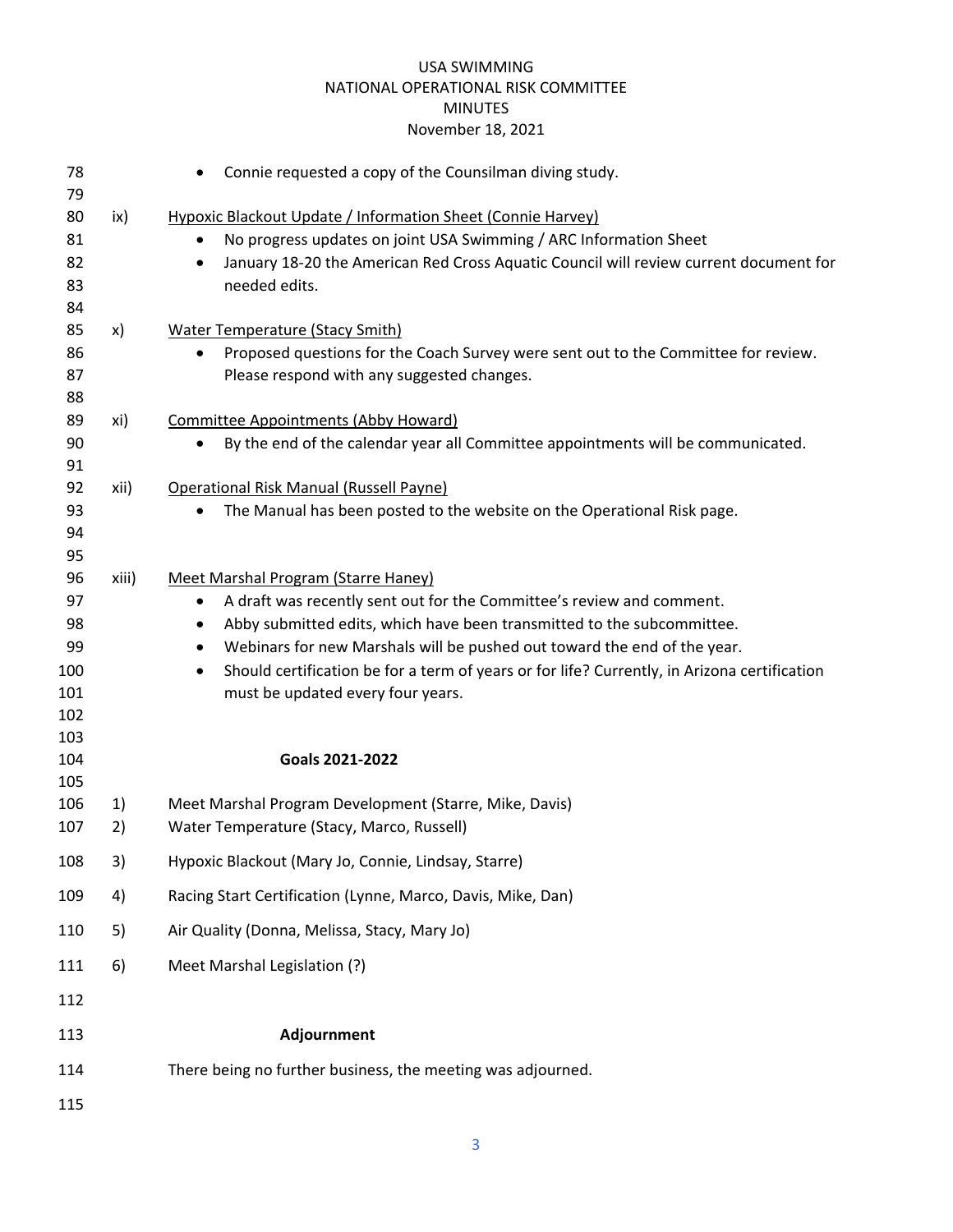| 116                                    | <b>Next Meeting</b>                                                                                                                                                                                                                                                                                                                                                                                                                                                                                                                                  |  |  |
|----------------------------------------|------------------------------------------------------------------------------------------------------------------------------------------------------------------------------------------------------------------------------------------------------------------------------------------------------------------------------------------------------------------------------------------------------------------------------------------------------------------------------------------------------------------------------------------------------|--|--|
| 117                                    | Thursday, December 16, 2021, at 4:00 PM via Zoom.                                                                                                                                                                                                                                                                                                                                                                                                                                                                                                    |  |  |
| 118                                    |                                                                                                                                                                                                                                                                                                                                                                                                                                                                                                                                                      |  |  |
| 119                                    |                                                                                                                                                                                                                                                                                                                                                                                                                                                                                                                                                      |  |  |
| 120                                    | Respectfully submitted,                                                                                                                                                                                                                                                                                                                                                                                                                                                                                                                              |  |  |
| 121                                    | Lynne Shine                                                                                                                                                                                                                                                                                                                                                                                                                                                                                                                                          |  |  |
| 122                                    | <b>ATTACHMENT A</b>                                                                                                                                                                                                                                                                                                                                                                                                                                                                                                                                  |  |  |
| 123                                    | AGENDA                                                                                                                                                                                                                                                                                                                                                                                                                                                                                                                                               |  |  |
| 124                                    | <b>Operational Risk Committee Meeting</b>                                                                                                                                                                                                                                                                                                                                                                                                                                                                                                            |  |  |
| 125                                    | <b>November 18, 2021</b>                                                                                                                                                                                                                                                                                                                                                                                                                                                                                                                             |  |  |
| 126                                    | 4:00 PM EST via Zoom                                                                                                                                                                                                                                                                                                                                                                                                                                                                                                                                 |  |  |
| 127                                    |                                                                                                                                                                                                                                                                                                                                                                                                                                                                                                                                                      |  |  |
| 128<br>129<br>130<br>131<br>132        | USA Swimming Mission: USA Swimming is the National Governing Body for the sport of swimming. We administer<br>competitive swimming in accordance with the Olympic & Amateur Sports Act. We provide programs and services<br>for our members, supporters, affiliates, and the interested public. We value these members of the swimming<br>community, and the staff and volunteers who serve them. We are committed to excellence and the improvement<br>of our sport. We are committed to providing a safe and positive environment for all members. |  |  |
| 133                                    |                                                                                                                                                                                                                                                                                                                                                                                                                                                                                                                                                      |  |  |
| 134<br>135<br>136                      | Committee Mission: To assist USA Swimming staff in proactively identifying risk areas and in the creation,<br>development and implementation of policies, guidelines, educational resources, legislative proposals, and<br>programs to manage operational risks within USA Swimming.                                                                                                                                                                                                                                                                 |  |  |
| 137                                    |                                                                                                                                                                                                                                                                                                                                                                                                                                                                                                                                                      |  |  |
| 138                                    | <b>USA Swimming Priority Results:</b>                                                                                                                                                                                                                                                                                                                                                                                                                                                                                                                |  |  |
| 139<br>140<br>141<br>142<br>143<br>144 | USA Swimmers achieve sustained competitive success at the Olympic Games and other high-level<br>1.<br>international competitions.<br>Members have and use resources for sustainable success.<br>2.<br>There is growth in swimming participation and interest.<br>3.<br>USA Swimming is recognized as the "Best in Class" National Governing Body.<br>4.                                                                                                                                                                                              |  |  |
| 145                                    | <b>AGENDA</b>                                                                                                                                                                                                                                                                                                                                                                                                                                                                                                                                        |  |  |
| 146                                    | <b>CALL TO ORDER</b>                                                                                                                                                                                                                                                                                                                                                                                                                                                                                                                                 |  |  |
| 147                                    | <b>ANNOUNCEMENTS</b>                                                                                                                                                                                                                                                                                                                                                                                                                                                                                                                                 |  |  |
| 148                                    | <b>APPROVAL OF AGENDA</b>                                                                                                                                                                                                                                                                                                                                                                                                                                                                                                                            |  |  |